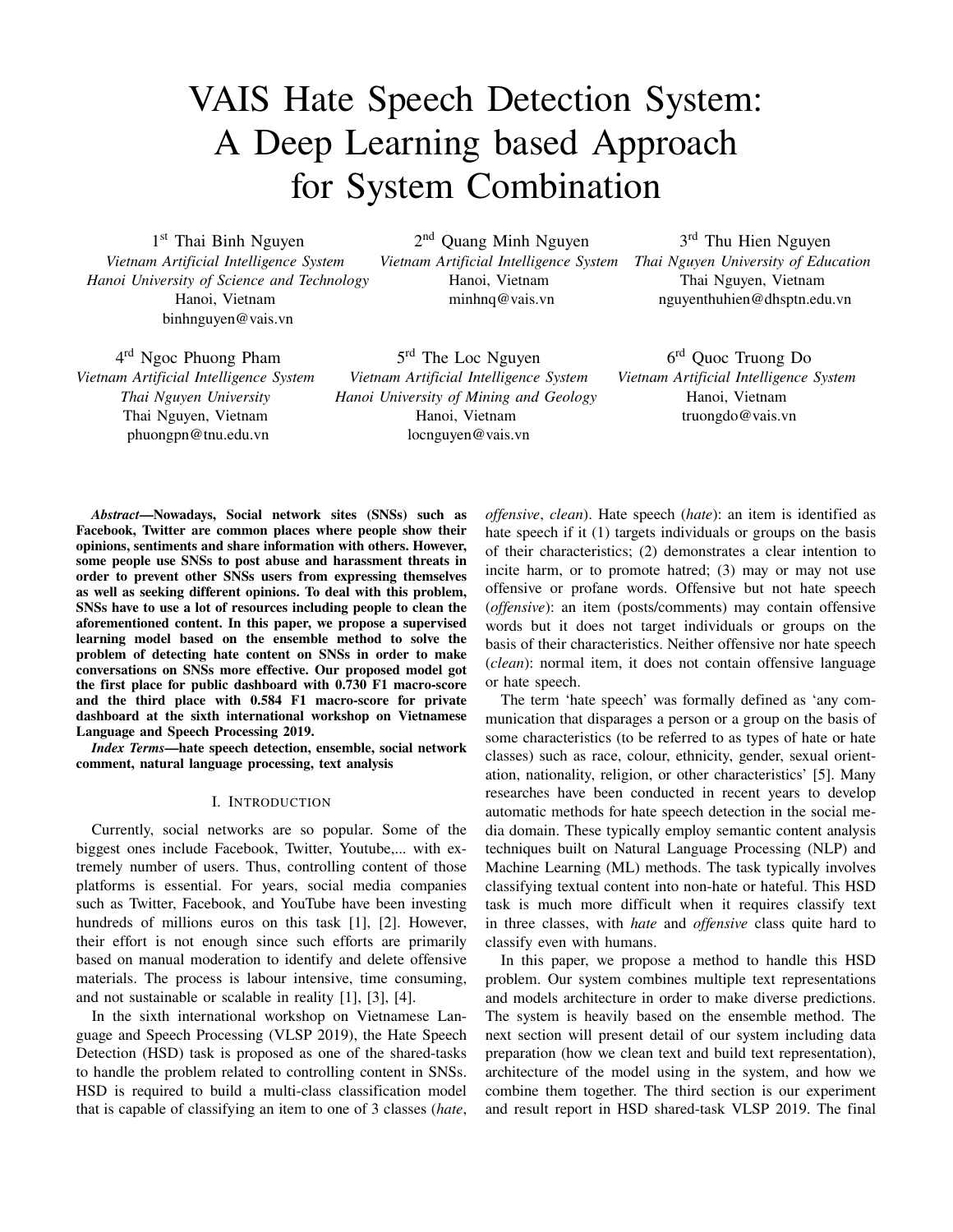

Figure 1. Hate Speech Detection System Overview



Figure 2. TextCNN model architecture

section is our conclusion with advantages and disadvantages of the system following by our perspective.

#### II. SYSTEM DESCRIPTION

In this section, we present the system architecture. It includes how we pre-process text, what types of text representation we use and models used in our system. In the end, we combine model results by using an ensemble technique.

## *A. System overview*

The fundamental idea of this system is how to make a system that has the diversity of viewing an input. That because of the variety of the meaning in Vietnamese language especially with the acronym, teen code type. To make this diversity, after cleaning raw text input, we use multiple types

of word tokenizers. Each one of these tokenizers, we combine with some types of representation methods, including word to vector methods such as continuous bag of words [6], pretrained embedding as fasttext (trained on Wiki Vietnamese language) [7] and sonvx (trained on Vietnamese newspaper) [8]. Each sentence has a set of words corresponding to a set of word vectors, and that set of word vectors is a representation of a sentence. We also make a sentence embedding by using RoBERTa architecture [9]. CBOW and RoBERTa models trained on text from some resources including VLSP 2016 Sentiment Analysis, VLSP 2018 Sentiment Analysis, VLSP 2019 HSD and text crawled from Facebook. After having sentence representation, we use some classification models to classify input sentences. Those models will be described in detail in the section II-C. With the multiply output results, we will use an ensemble method to combine them and output the final result. Ensemble method we use here is Stacking method will be introduced in the section II-D.

#### *B. Data pre-processing*

Content in the dataset that provided in this HSD task is very diverse. Words having the same meaning were written in various types (teen code, non tone, emojis,..) depending on the style of users. Dataset was crawled from various sources with multiple text encodes. In order to make it easy for training, all types of encoding need to be unified. This cleaning module will be used in two processes: cleaning data before training and cleaning input in inferring phase. Following is the data processing steps that we use:

- **Step 1**: Format encoding. Vietnamese has many accents, intonations with different Unicode typing programs which may have different outputs with the same typing type. To make it unified, we build a library named *visen*<sup>1</sup> . For example, the input "thíêt kê" will be normalized to "thiết kế" as the output.
- **Step 2**: In social networks, people show their feelings a lot by emojis. Emoticon is often a special Unicode character, but sometimes, it is combined by multiple

<sup>1</sup>https://github.com/nguyenvulebinh/visen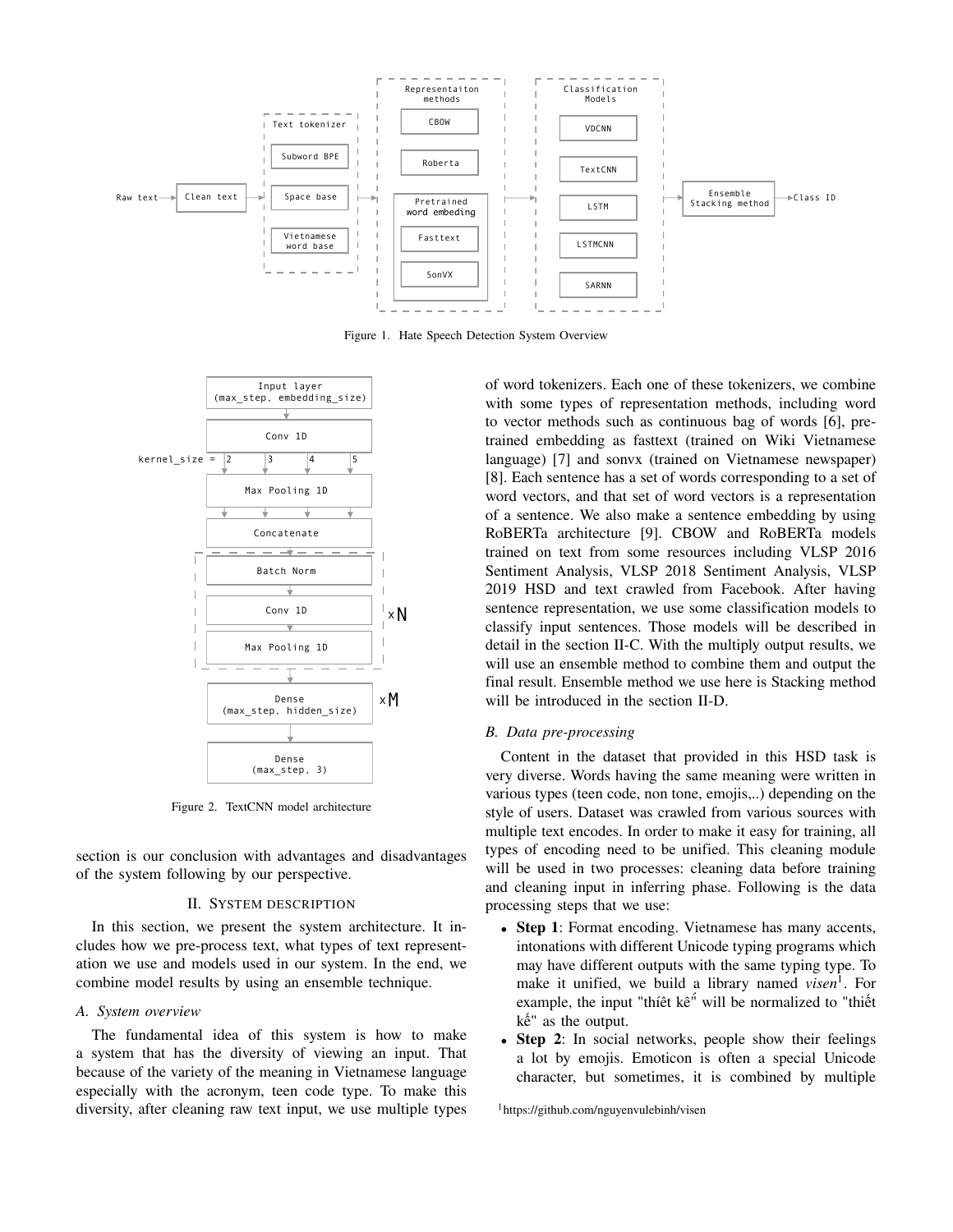

Figure 3. VDCNN model architecture

normal characters like  $\cdot$ : ( = ]. We make a dictionary mapping this emoji (combined by some characters) to a single Unicode character like other emojis to make it unified.

- **Step 3**: Remove unseen characters. For human, unseen character is invisible but for a computer, it makes the model harder to process and inserts space between words, punctuation and emoji. This step aims at reducing the number of words in the dictionary which is important task, especially with low dataset resources like this HSD task.
- **Step 4**: With model requiring Vietnamese word segmentation as the input, we use [10]–[12] to tokenize the input text.
- **Step 5**: Make all string lower. We experimented and found that lower-case or upper-case are not a significant impact on the result, but with lower characters, the number of words in the dictionary is reduced.

RoBERTa proposed in [9] an optimized method for pretraining self-supervised NLP systems. In our system, we use RoBERTa not only to make sentence representation but also to augment data. With mask mechanism, we replace a word in the input sentence with another word that RoBERTa model proposes. To reduce the impact of replacement word, the chosen words are all common words that appear in almost three classes of the dataset. For example, with input *'nhổn làm gắt vl'*, we can augment to other outputs: *'vl làm gắt qá'*,



Figure 4. LSTM model architecture

*'còn làm vl vậy'*, *'vl làm đỉnh vl'* or *'thanh chút gắt vl'*.

## *C. Models architecture*

Social comment dataset has high variety, the core idea is using multiple model architectures to handle data in many viewpoints. In our system, we use five different model architectures combining many types of CNN, and RNN. Each model will use some types of word embedding or handle directly sentence embedding to achieve the best general result. Source code of five models is extended from the GitHub repository<sup>2</sup>

The first model is TextCNN (figure 2) proposed in [13]. It only contains CNN blocks following by some Dense layers. The output of multiple CNN blocks with different kernel sizes is connected to each other.

The second model is VDCNN (figure 3) inspired by the research in [14]. Like the TextCNN model, it contains multiple CNN blocks. The addition in this model is its residual connection.

The third model is a simple LSTM bidirectional model (figure 4). It contains multiple LSTM bidirectional blocks stacked to each other.

The fourth model is LSTMCNN (figure 5). Before going through CNN blocks, series of word embedding will be transformed by LSTM bidirectional block.

The final model is the system named SARNN (figure 6). It adds an attention block between LTSM blocks.

## *D. Ensemble method*

Ensemble methods is a machine learning technique that combines several base models in order to produce one optimal predictive model. Have the main three types of ensemble methods including Bagging, Boosting and Stacking. In this system, we use the Stacking method. In this method, the output of each model is not only class id but also the probability of each class in the set of three classes. This probability

 ${}^{2}$ https://github.com/petrpan26/Aivivn\_1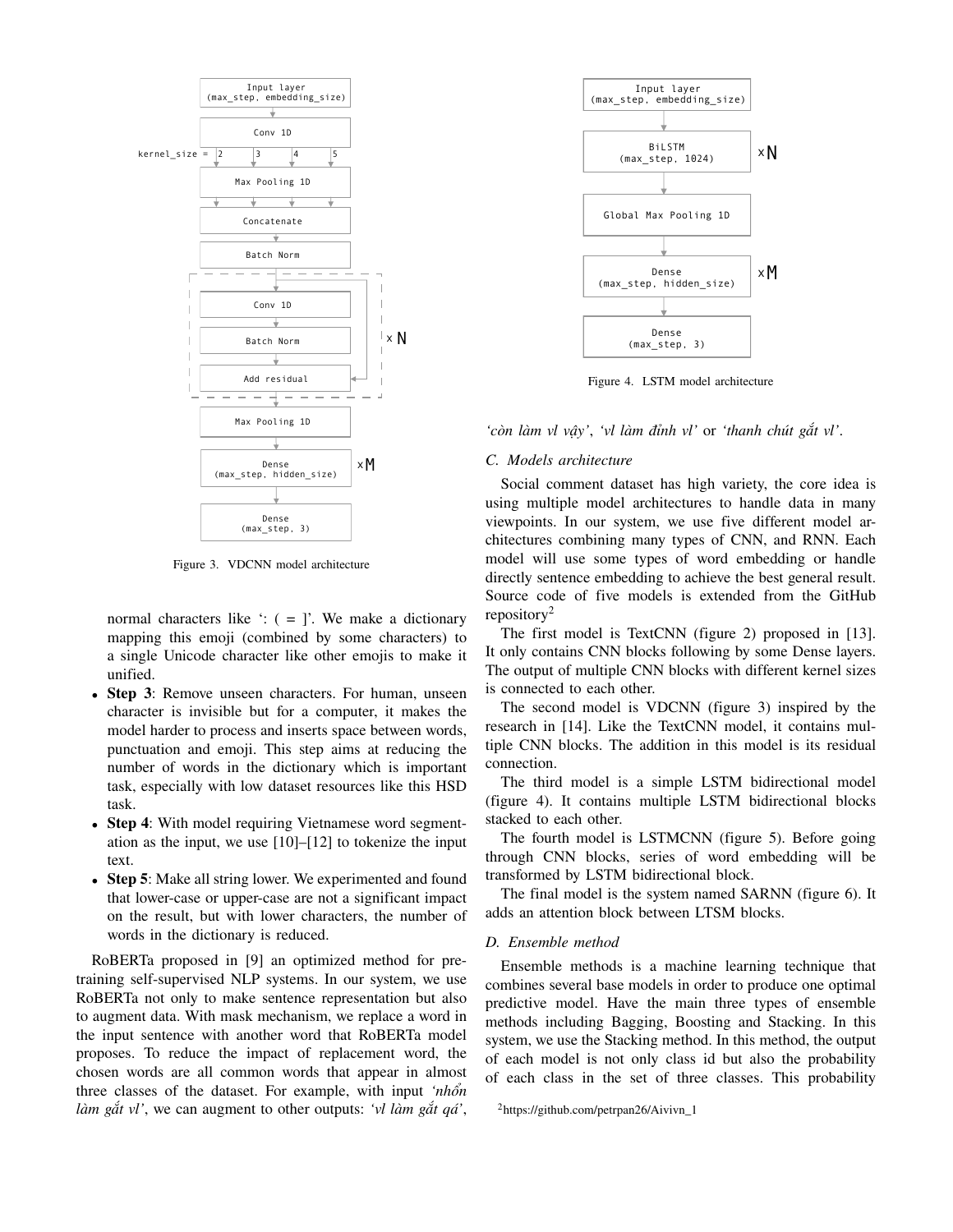| Embedding        | <b>VDCNN</b> | TextCNN | <b>LSTM</b> | <b>LSTMCNN</b> | <b>SARNN</b> |
|------------------|--------------|---------|-------------|----------------|--------------|
|                  |              |         |             |                |              |
| comment          | 0.6812       | 0.6743  | 0.6612      | 0.7012         | 0.7056       |
| comment_bpe      | 0.6643       | 0.6665  | 0.6514      | 0.6918         | 0.6901       |
| comment_tokenize | 0.7098       | 0.7143  | 0.6832      | 0.7123         | 0.7167       |
| fasttext         | 0.6954       | 0.7123  | 0.6812      | 0.7012         | 0.7012       |
| roberta          | 0.6734       | 0.6636  | 0.6345      | 0.6704         | 0.6566       |
| sonvx_wiki       | 0.6534       | 0.6624  | 0.6456      | 0.6745         | 0.6316       |
| sonvx baomoi w2  | 0.6612       | 0.6712  | 0.6549      | 0.6822         | 0.6513       |
| sonyx baomoi w5  | 0.6656       | 0.6645  | 0.6601      | 0.6756         | 0.6647       |
| Table I          |              |         |             |                |              |

F1\_MACRO SCORE OF DIFFERENT MODEL

will become a feature for the ensemble model. The stacking ensemble model here is a simple full-connection model with input is all of probability that output from sub-model. The output is the probability of each class.

### III. EXPERIMENT

The dataset in this HSD task is really imbalance. *Clean* class dominates with 91.5%, *offensive* class takes 5% and the rest belongs to *hate* class with 3.5%. To make model being able to learn with this imbalance data, we inject class weight to the loss function with the corresponding ratio (*clean*, *offensive*, *hate*) is (0.09, 0.95, 0.96). Formular 1 is the loss function apply for all models in our system.  $w_i$  is the class weight,  $y_i$  is the ground truth and  $\hat{y}_i$  is the output of the model. If the class weight is not set, we find that model cannot adjust parameters. The model tends to output all *clean* classes.

$$
J = -\frac{1}{N} \left( \sum_{i=1}^{N} w_i * y_i * log(\hat{y}_i) \right)
$$
 (1)

We experiment 8 types of embedding in total:

- **comment**: CBOW embedding training in all dataset comment, each word is splited by space. Embedding size is 200.
- **comment bpe**: CBOW embedding training in all dataset comment, each word is splited by subword bpe<sup>3</sup>. Embedding size is 200.
- **comment tokenize**: CBOW embedding training in all dataset comment, each word is splited by space. Before split by space, word is concatenated by using [10]–[12]. Embedding size is 200.
- **roberta**: sentence embedding training in all dataset comment, training by using RoBERTa architecture. Embedding size is 256.
- **fasttext, sonvx\*** is all pre-trained word embedding in general domain. Before mapping word to vector, word is concatenated by using [10]–[12]. Embedding size of fasttext is 300. (sonvx\_wiki, sonvx\_baomoi\_w2, sonvx\_baomoi\_w5) have embedding size corresponding is (400, 300, 400).

In our experiment, the dataset is split into two-part: *train* set and *dev* set with the corresponding ratio (0.9, 0.1). Two



Figure 5. LSTMCNN model architecture

subsets have the same imbalance ratio like the root set. For each combination of model and word embedding, we train model in *train* set until it achieve the best result of loss score in the *dev* set. The table I shows the best result of each combination on the f1\_macro score.

For each model having the best fit on the *dev* set, we export the probability distribution of classes for each sample in the *dev* set. In this case, we only use the result of model that has f1\_macro score that larger than 0.67. The probability distribution of classes is then used as feature to input into a dense model with only one hidden layer (size 128). The training process of the ensemble model is done on samples of the *dev* set. The best fit result is 0.7356. The final result submitted in public leaderboard is 0.73019 and in private leaderboard is 0.58455. It is quite different in bad way. That maybe is the result of the model too overfit on *train* set tuning

<sup>3</sup>https://github.com/rsennrich/subword-nmt